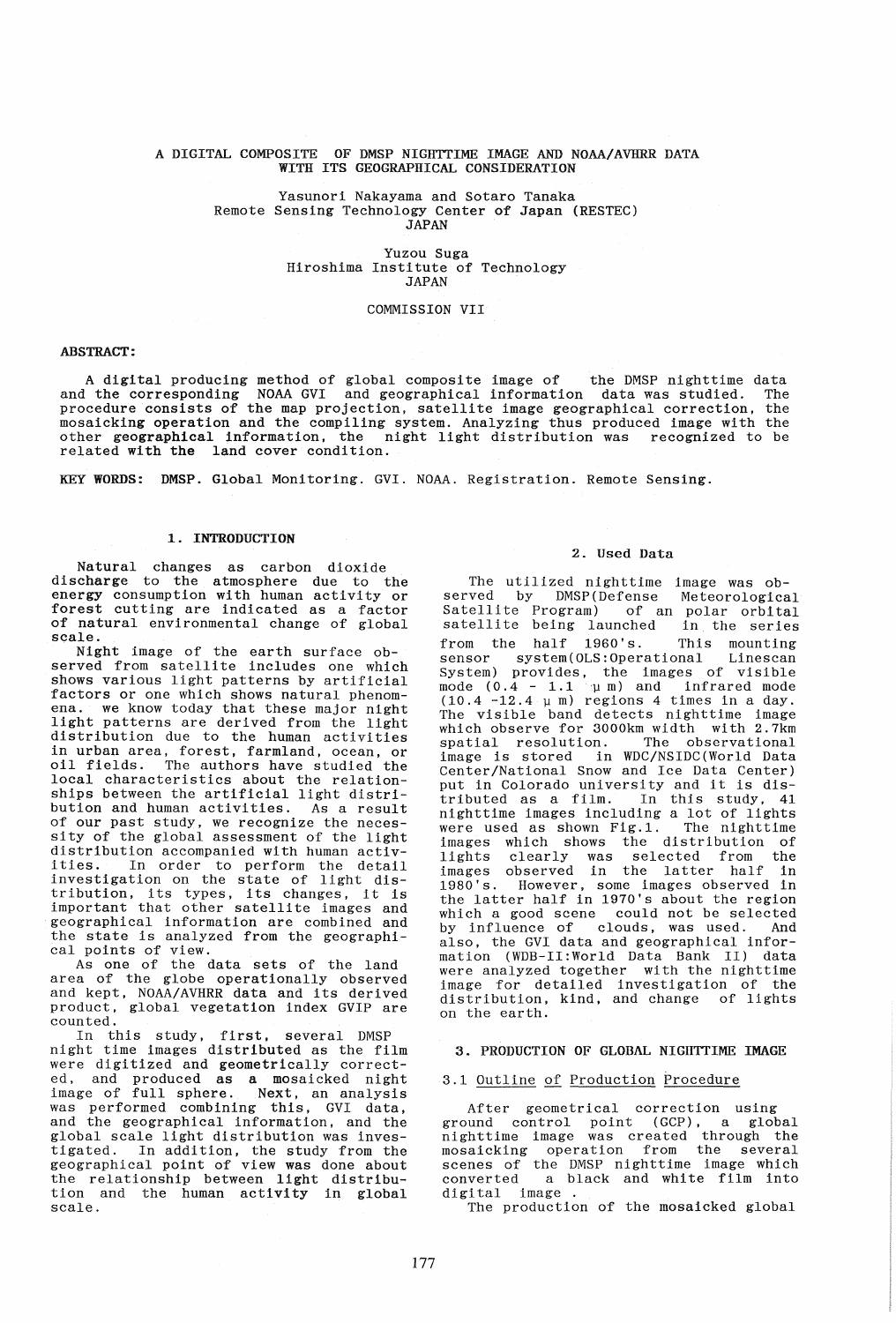

Figure 1 Area of Utilized DMSP Nighttime Image

nighttime image from several DMSP nighttime images is necessary taking care to the following items:

- a) Map projection for global scale
- b) Detailed geometrical correction
- c) Mosaicking among several images
- d) Exclusion of cloudy image And, the principal stages of production
- procedure are as follows:
- 1) Analog to digital conversion
- 2) Image projection
- 3) Mosaicking

A production procedure is shown in Fig.2 and each processing item is described below.

#### 3.2 Analog to Digital Conversion

The *A/D* conversion was performed by a<br>mm scanner using a black and white drum scanner using a black and image of the 8x10 size almost printed from the negative film. It was the same condition, and a conversion executed all scenes at  $50 \text{ µ m}$  pitch was made about 4000 pixels by 4900 lines by the scanning method of a by 4900 lines by the scanning method of a<br>reflection type. But it was actually converted into the number of picture elements of one eight because this conversion size for the processing of creation of global mosaic images by this conversion size for 3000km DMSP observation widths is too big.

#### 3.3 Image Projection (Geometrical Correction

A method of plate carree projection was used as a map projection for the global nighttime image. While this is one of the map projection applied to the GVI data, and the distortion of the area near the poles is large. Because the conversion<br>expression of latitude, longitude and expression of latitude, longitude the X, Y coordinates was simple. it was adopted. The size of all global images was made longitude direction 5000 pixels (180 degrees west to 180 degrees east) and made its latitude direction 2600 lines (90 degrees north to 90 degrees south). In<br>this case, the size of a pixel near the this case, the size of a pixel





equator is about 8 km. The relationship between a latitude, a longitude, a pixel and a line is the following;

|  |  | $MP = X + 2500$     |  | (1)                                              |
|--|--|---------------------|--|--------------------------------------------------|
|  |  | $ML = -Y + 1 2 5 0$ |  | (2)                                              |
|  |  |                     |  | $X = N L / 3 6 0 * (\lambda - \lambda_0)$<br>(3) |
|  |  |                     |  | $Y = N L \diagup 3 6 0 * \phi$<br>(4)            |
|  |  |                     |  | Where: $MP: pixel number on the plate carree$    |
|  |  |                     |  | projection                                       |
|  |  |                     |  | ML: line number on the plate carree              |
|  |  |                     |  | projection                                       |
|  |  |                     |  | NL : pixel number of the longitude               |
|  |  |                     |  | direction $( = 5000)$                            |
|  |  |                     |  | $\lambda_0$ : 0° (central meridian)              |
|  |  |                     |  | $\lambda$ : longitude coordinates                |
|  |  |                     |  |                                                  |

 $\phi$  : latitude coordinates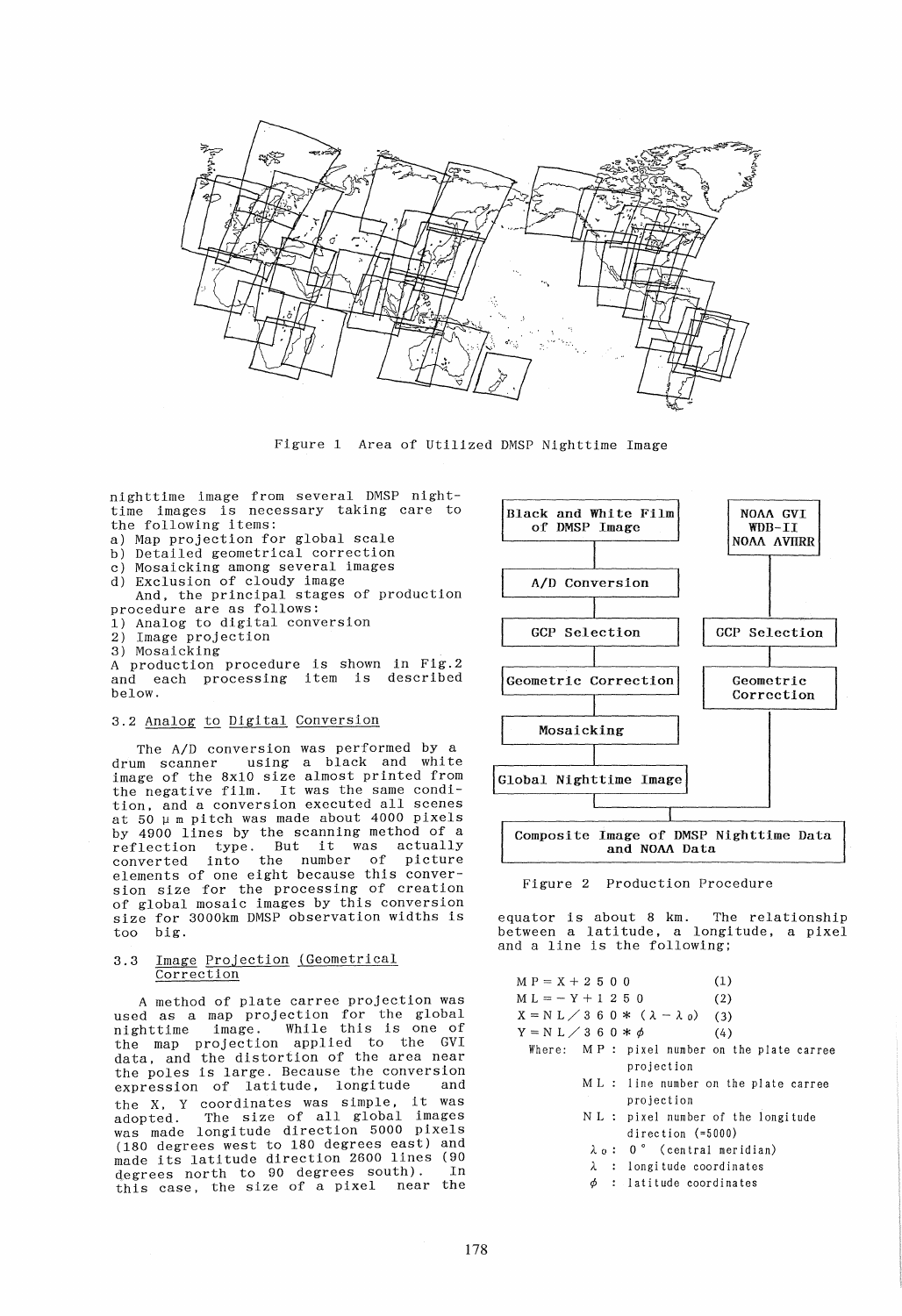In order to orientate the image into a plate carree projection coordinates, many ground control points (GCPs) were selected<br>on each DMSP nighttime image. As the on each DMSP nighttime image. pattern of the earth surface cannot appear in the nighttime image like the daytime image coastal line (cape, bay, etc.), isaland, lake and pond, river, and road cannot be selected as the object of GCP. Therefore, the city that was caught as a distribution of light was selected as the GCP on the nighttime image. And also, the plate carree coordinates of each GCP point was measured on the GVI data and WDB-II CIL(coastline, islands, and lakes) and RIV (rivers) data translated into a plate carree projection by comparing with Operaexisted projection by comparing nion opera<br>tional Navigation Charts (ONC) map.<br>However, the latitude and longitude were only measured on 1:1,000,000 scale ONC map about the point that it was impossible to about the point that it was impossible to<br>select on GVI and WDB-II ,and it was oriented to plate carree coordinates. About 20 - 30 points of GCP were selected in each scene to equalize. The three cubic polynomials that is derived below from GCPs was used for the orientation from the DMSP image coordinates (u,v) to plate carree coordinates (x,y).

$$
u = p_1 x^3 + p_2 y^3 + p_3 x^2 y + p_4 x y^2 + p_5 x^2
$$
  
+  $p_6 y^2 + p_7 x y + p_8 x + p_9 y + p_{10}$  (5)  
 $v = p_{11} x^3 + p_{12} y^3 + p_{13} x^2 y + p_{14} x y^2 + p_{15} x^2$   
+  $p_{16} y^2 + p_{17} x y + p_{18} x + p_{19} y + p_{20}$  (6)  
where :  $p_1 \sim p_{20}$  are coefficients

The GCP accuracy of each scene was<br>about within 1.5 pixels and 1.5 lines<br>(rms). However, as for the case of the However, as for the case of scene in which few distributions of light were contained remarkably, the secondary expression or affine transformation was used. Each DMSP nighttime image was transformed to the plate carree projection by resampling operation using nearestneighbor method.

#### 3.4 Mosaicking Process

The global nighttime image transformed to the plate carree projection was produced from each geometrical corrected DMSP<br>image through the mosaicking. As for image through the mosaicking. As for mosaicking between each scene, of highest CCT value was selected in the overlap area. As the result, it is thought that the connecting image that had few influence of a cloud is created.

#### 3.5 Comparison with GVI data and WDB-II data

The GVI data and WDB-II geographical information data transformed the plate carree projection were analyzed together in order to investigate the geographical distribution of lights on the global nighttime image. The pixel and line size of GVI image composing visible, near infrared, far infrared, solar zenith angle, scan angle, and vegetation index were doubled because the GVI data transformed to the plate carree projection was

included 2500 pixels and 1250 lines as shown in Fig.3. The WDB-II vector data of coastline, islands, lakes and rivers were converted to the raster image translated into the plate carree projection as same size as the global nighttime image as shown in Fig.4.

#### 4. GEOGRAPHICAL DISTRIBUTION OF LIGHT ON GLOBAL NIGHTTIME IMAGE

The great part of lights on the nighttime image based on the thing by human<br>activity of the light of cites, shifting<br>cultivation, fishing, if natural lights such as the aurora and lightning at night are excluded. As for those distribution, regional meri t can be recognized, and it can be investigated in detail by comparican be investigated in detail by compari-<br>son with the GVI data, and geographical<br>information data. The feature is deinformation data. scribed below.

#### 4.1 Light Distribution of City

The crowded regions of the population of the world are the eastern North America, ence worrd are one eastern for on namelica, of the large city of the star type are scattered, and lights of the small city become a range of points are linked be-tween large cities. The region in which the large city distribution much indicated that the vegetation index is relatively high by comparing between global nighttime<br>image and GVI image. According to the image and GVI image. According to image and GVI image. According to the<br>authors past research, it was ascertained that a size of the light of the city showed the relation that was close to the economic activity of the region including the city and the electric power consumption quantity of the city itself. The light size to the population in the advanced nations such as USA. Europe, Japan showed larger than the ones in the developing nations such as India. China and south east Asia regarding the compari-<br>son among regions. This is thought to be son among regions. This is thought to be showing the proportion relation between the situation (national income) and of the economic activity. For example, as for the metropolis more than the population of five million, the light size on the nighttime image of New York and London in the advanced nation were two or three times as large as the ones of Mexico Ci ty and Calcutta in developing nation. And in the comparison among each cities, the tendency of the size of the light for the electric power consumption quantity was shown the metropolis of the West and the United States of America was larger than the ones of East Europe and Asia.

As for this, possibility of a over consumption energy and a difference of the sumption cherg, and a difference

#### 4.2 Light Distribution of Shifting Cultivation

The global nighttime image shows several areas including a lot of small lights in inland mountain region far from the coastline. They are Sahelian zone of central Africa, Madagascar island, the eastern part of India peninsula, Indo-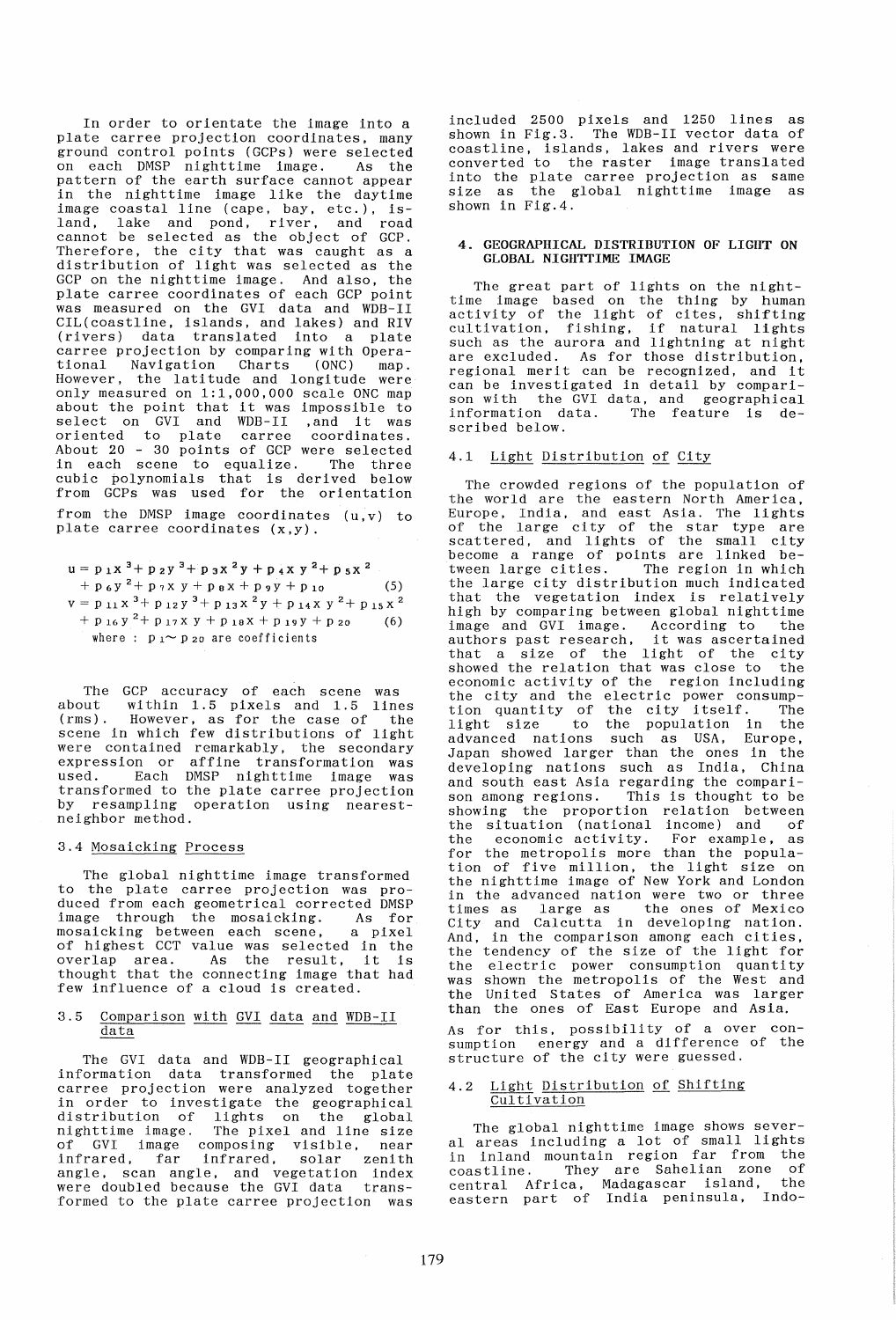

Figure 3 NOAA GVI Data



Figure 4 Utilized WDB-II Data on Plate Carree Projection

China peninsula and Brazilian Plateau. These area show relatively thick population density and small distribution of city. The great part of this light is thought to detect by the shifting cultivation. The consideration of the feature of the distributive pattern of light by the shifting cUltivation was performed below in representative 3 regions.

4.2.1 Light Distribution of Shifting Cultivation in Indo-China Peninsula

The distribution of clear small lights distribution in the large region stretches central portion to north-west part of Indo-China peninsula. The distribution of a lot of lights are the northeast area of Khorat plateau, the mountain zone of the North of Thailand, Shan plateau and Arakan mountain range of Myanmar by the comparison with the GVI data and the WDB-II geo-graphical information of this. These region almost coincide with the region that has few population density relatively and the residence area of the racial minority that performs self supporting agriculture by traditional shifting cultivation in except the neighborhood of Chiang May of Thailand and Mandalay of Myanmar. Therefore. it is thought that the distributive region of the fine lights on the nighttime image is the firing on the highttime image is the fifting<br>based on the shifting cultivation. The passed on the shirting careful area distribution is the slope zone in mountain region lying north of Thailand and east of Myanmar. The distribution is limi ted to the area of Thailand and Myanmar across the internal boundary, and there are few lights distribution in the area of Laos.

# 4.2.2 Light Distribution of Central Africa

innumerable lights of shifting cUltivation distribute in the east to west cultivation distribute in the east to west<br>near north latitude 10N from north latitude 7N of sahelian zone and the savanna zone of south of the Sahara desert in zone of south of the Sahara desert in<br>central Africa. This place corresponds to a region of which the annual precipitation is 400 - 1,500 mm, and the firing is done to the grassland and a shrub zone for